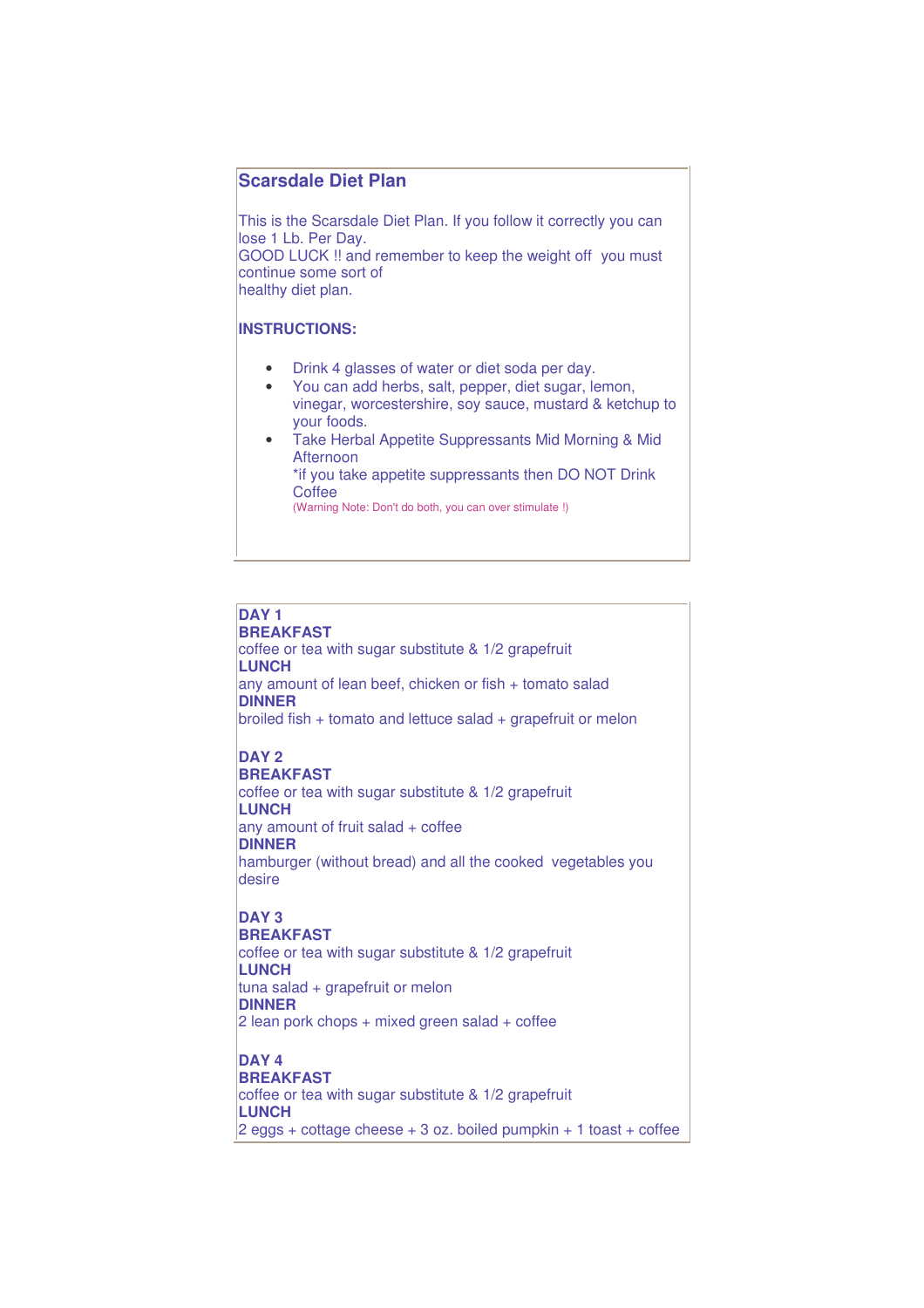**DINNER**

chicken ( grilled or boiled w/o skin ) + spinich or green pepper

## **DAY 5**

**BREAKFAST**

coffee or tea with sugar substitute & 1/2 grapefruit **LUNCH** all the dry cheese you want  $+$  spinich  $+1$  toast **DINNER** broiled fish  $+$  cooked veggies or green salad  $+1$  toast

## **DAY 6**

**BREAKFAST** coffee or tea with sugar substitute & 1/2 grapefruit **LUNCH** fruit salad (as much as you want)  $+1$  coffee **DINNER** broiled chicken w/o skin + tomato and lettuce salad + grapefruit

## **DAY 7**

**BREAKFAST** coffee or tea with sugar substitute & 1/2 grapefruit **LUNCH** cold or hot chicken + tomato & lettuce salad + grapefruit or melon **DINNER** llean beef + mixed salad + coffee

## **RUSSIAN AIRFORCE DIET**

This is the RUSSIAN AIRFORCE DIET If you follow it correctly you  $\vert$ can lose up to 14-18 lbs.in 13 days . GOOD LUCK !! and remember to keep the weight off you must continue some sort of healthy diet plan.

### **INSTRUCTIONS:**

- Drink 4 glasses of water or diet soda per day.
- You can add herbs, salt, pepper, diet sugar, lemon, vinegar, worcestershire, soy sauce, mustard & ketchup to your foods.
- Take Herbal Appetite Suppressants Mid Morning & Mid Afternoon

\*if you take appetite suppressants then DO NOT Drink Coffee ,

DRINK Decafinated coffee or tea.

(Warning Note: Don't do both, you can over stimulate !)

**DAY 1 BREAKFAST** coffee<br>**LUNCH** 2 eggs + **LUNCH** 2 eggs + 1 tomato **DINNER** 7 ounces of red meat + green salad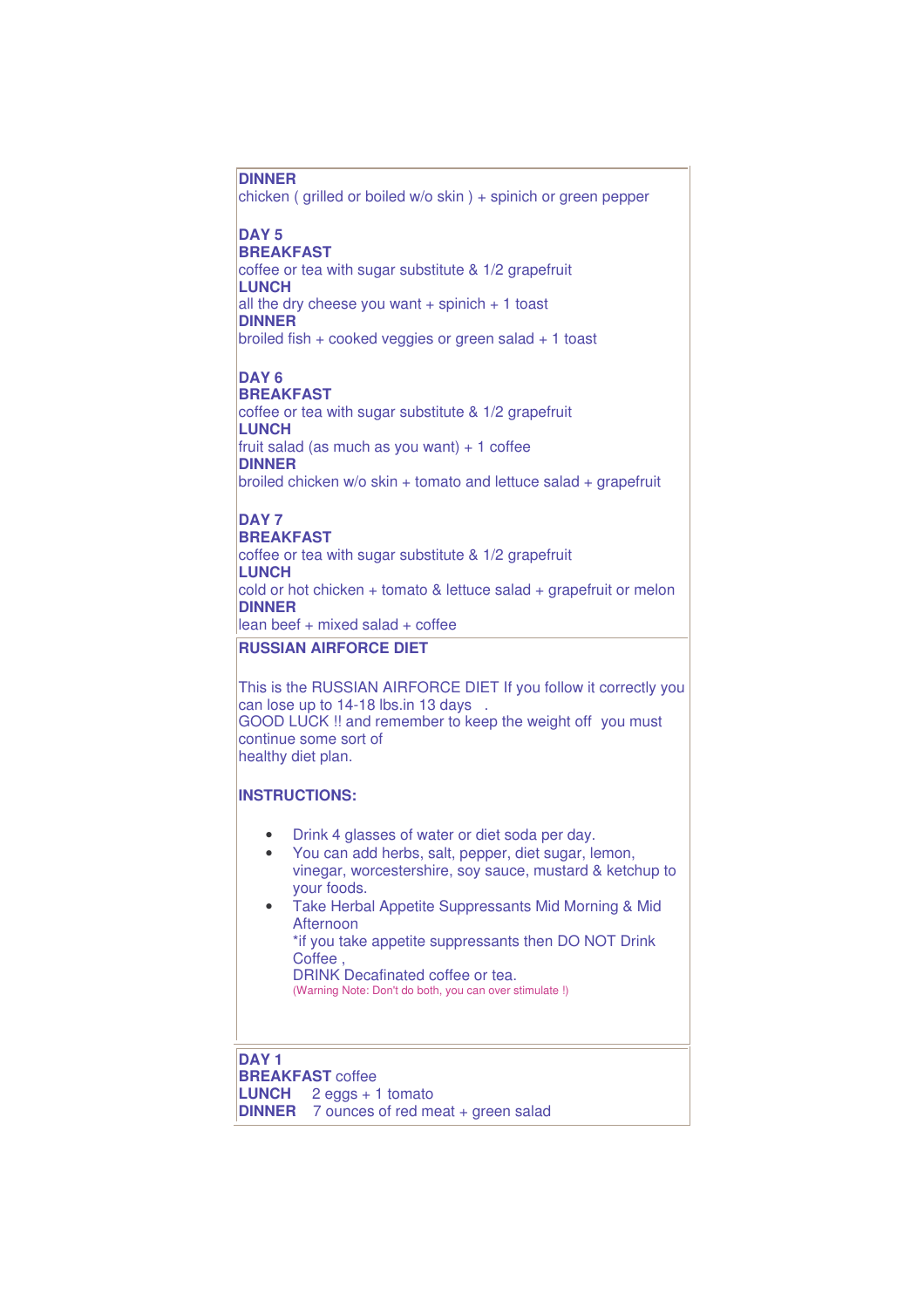#### **DAY 2**

**BREAKFAST** coffee + toast or water cracker **LUNCH** 7 ounces of red meat + green salad **DINNER**  $5 \frac{1}{4}$  ounces of ham  $\frac{1}{4}$  1 cup yogurt

### **DAY 3**

**BREAKFAST** coffee + toast or water cracker **LUNCH** green salad + 1 tomato + 1 mandarin **DINNER** 3.5 ounces of ham + fruit salad + 2 eggs

### **DAY 4**

**BREAKFAST** coffee + toast or water cracker<br>**LUNCH** 5 1/4 ounces or gruyer cheese +1 5 1/4 ounces or gruyer cheese +1 egg +1 carrot **DINNER** fruit salad + 1 yogurt

## **DAY 5**

**BREAKFAST** 5 1/4 ounces of ham + 1 cup carrots **LUNCH** 7 ounces of broiled fish + 1 tomato<br>**DINNER** 8 3/4 ounces of red meat **B** 3/4 ounces of red meat

#### **DAY 6** coffee + toast or water cracker **LUNCH** 1/4 chicken baked + citric fruit **DINNER** 2 eggs + 1 cup raw carrot

**DAY 7 BREAKFAST** coffee + toast or water cracker<br>**LUNCH** 7 ounces of red meat + citric fruit 7 ounces of red meat + citric fruit **DINNER** anything you like ( in moderation) not over 500 calories

*then repeat the entire diet for 6 more days !!*

### Metabolism Diet

### **METABOLISM DIET**

This is the Metabolism Diet If you follow it correctly you can lose up to 14 Lbs. in 7 days. GOOD LUCK !! and remember to keep the weight off you must continue some sort of

healthy diet plan.

#### **INSTRUCTIONS:**

- Drink at least 4 glasses of water or diet soda per day.
- You can add herbs, salt, pepper, diet sugar, lemon, vinegar, worcestershire, soy sauce, mustard & ketchup to your foods.
- Take Herbal Appetite Suppressants Mid Morning & Mid Afternoon